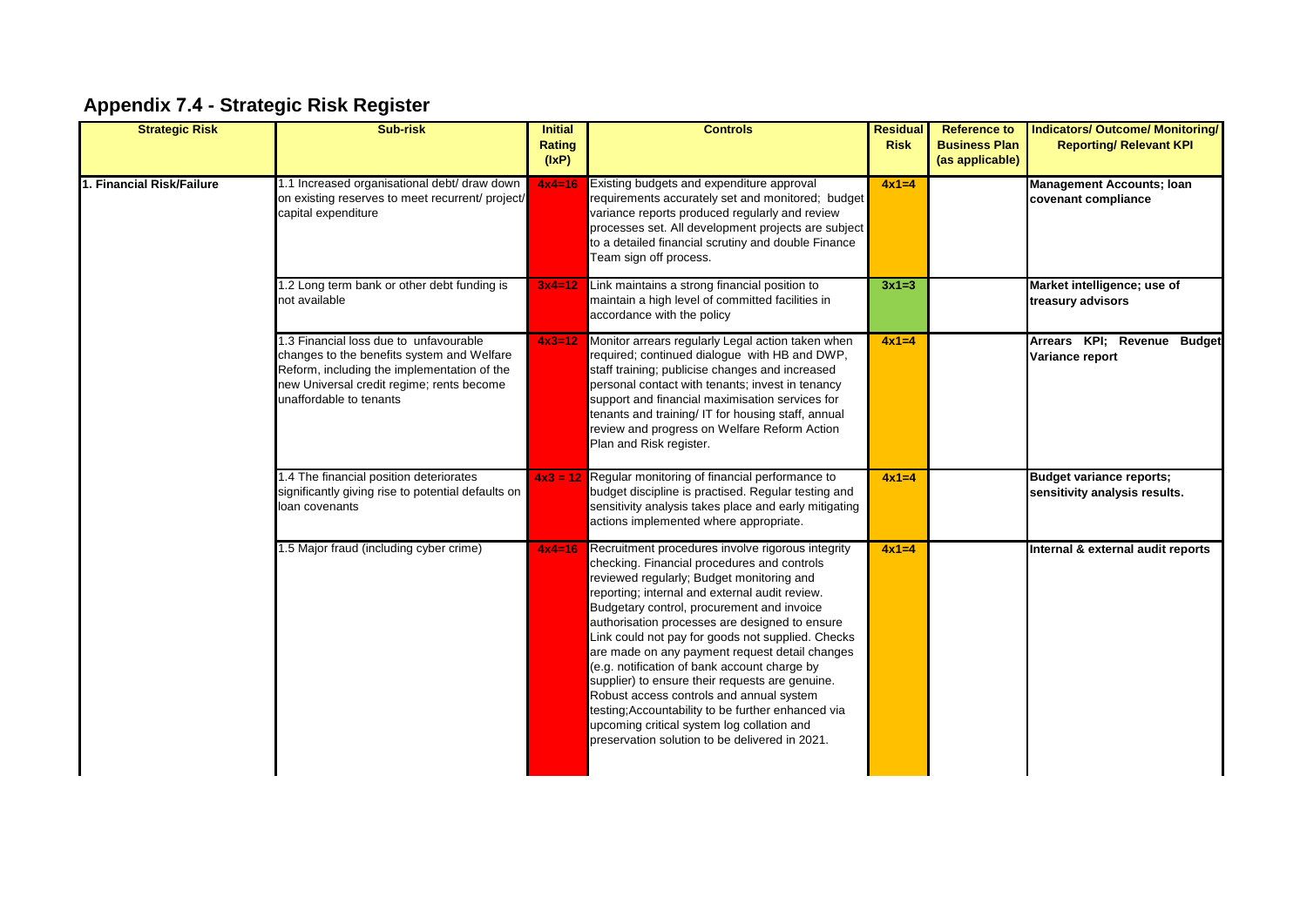| <b>Strategic Risk</b>            | <b>Sub-risk</b>                                                                                                                                      | <b>Initial</b><br><b>Rating</b><br>(IxP) | <b>Controls</b>                                                                                                                                                                                                                                                                                                                                                                                                                                                                                          | <b>Residual</b><br><b>Risk</b> | <b>Reference to</b><br><b>Business Plan</b><br>(as applicable) | <b>Indicators/ Outcome/ Monitoring/</b><br><b>Reporting/ Relevant KPI</b>                                                                                                                                      |
|----------------------------------|------------------------------------------------------------------------------------------------------------------------------------------------------|------------------------------------------|----------------------------------------------------------------------------------------------------------------------------------------------------------------------------------------------------------------------------------------------------------------------------------------------------------------------------------------------------------------------------------------------------------------------------------------------------------------------------------------------------------|--------------------------------|----------------------------------------------------------------|----------------------------------------------------------------------------------------------------------------------------------------------------------------------------------------------------------------|
| 2. Deterioration of reputation   | 2.1 Defamatory public comments made by<br>employees, former employeees or other<br>stakeholders.                                                     | $3x3 = 9$                                | Social media monitored, conventional media<br>followed regular engagement with tenants and<br>tenant groups (eg tenant scrutiny panel)                                                                                                                                                                                                                                                                                                                                                                   | $3x^2 = 6$                     |                                                                | KPI, quarterly complaints and<br>compliments. Adverse<br>communications highlighted<br>direct to CEO. Engagement<br>strategy implementation and<br>results monitored Annual/semi<br>annual Board/TSP meetings. |
| 3. Health & Safety risk/ failure | 3.1 Failure to safeguard vulnerable tenants<br>and service users from harm through the<br>services Link staff provide as required by<br>legislation. | $4x2=8$                                  | Link complies with safer recruitment practices and<br>legislation as appropriate to the service being<br>provided. Policies are in place for managing the<br>Disclosure Scotland and SSSC compliance for<br>services to vulnerable people across Scotland. The<br>Care Inspectorate undertakes regular audits of<br>services which includes the recruitment process.<br>The Duty to Refer processes are embedded in the<br>employee relations governance and overseen by<br><b>HR Business Partners.</b> | $4x1=4$                        |                                                                | Care Inspectorate reports                                                                                                                                                                                      |
|                                  | 3.2 Poor Legionella risk management, policy,<br>procedures, monitoring and reporting.                                                                | $4x4=16$                                 | Adherence to existing Policy, Written Scheme and<br>procedures; undertaking Control Scheme<br>measures, reporting of performance and<br>monitoring. Utilisation of subject appropriate<br>'database" to manage Legionella stock data and<br>programme.                                                                                                                                                                                                                                                   | $4x1=4$                        |                                                                | Internal reporting to Hsg Mgt                                                                                                                                                                                  |
|                                  | 3.3 Gas - poor servicing programmes,<br>procedures, monitoring and reporting.                                                                        | $4x4=16$                                 | Adherence to existing programmes, Policy and<br>procedures; reporting of performance and ensuring<br>annual services are achieved by anniversary date.<br>Introduction of system generated processes.<br>Increase data collection on contractor's<br>performance. Contractor performance spot checks<br>by external consultant.                                                                                                                                                                          | $4x1=4$                        |                                                                | Gas safety KPI reported to LGB                                                                                                                                                                                 |
|                                  | 3.4 Service user, member of staff or member<br>of the public is harmed (includes financial<br>exploitation).                                         | $4x2=8$                                  | Staff recruited in line with safe recruitment practices<br>and trained in safeguarding policies, procedures,<br>practices. Regulatory compliance/inspections.<br>Support and Supervision. Service audits in line with<br>Quality Assurance Frameworks.                                                                                                                                                                                                                                                   | $4x1=4$                        |                                                                | Internal reporting to GLT                                                                                                                                                                                      |
| 4. Governance risk/failure       | 4.2 Deterioration in Staff Morale                                                                                                                    | $2x3=6$                                  | Investors In People; Great Places to Work,<br>Investors in Diversity, Healthy Working Lives<br>accreditation. Culture of openness and<br>consultation; staff surveys. Attractive employment<br>package.                                                                                                                                                                                                                                                                                                  | $2x2=4$                        |                                                                | <b>GLT scrutiny through reporting</b>                                                                                                                                                                          |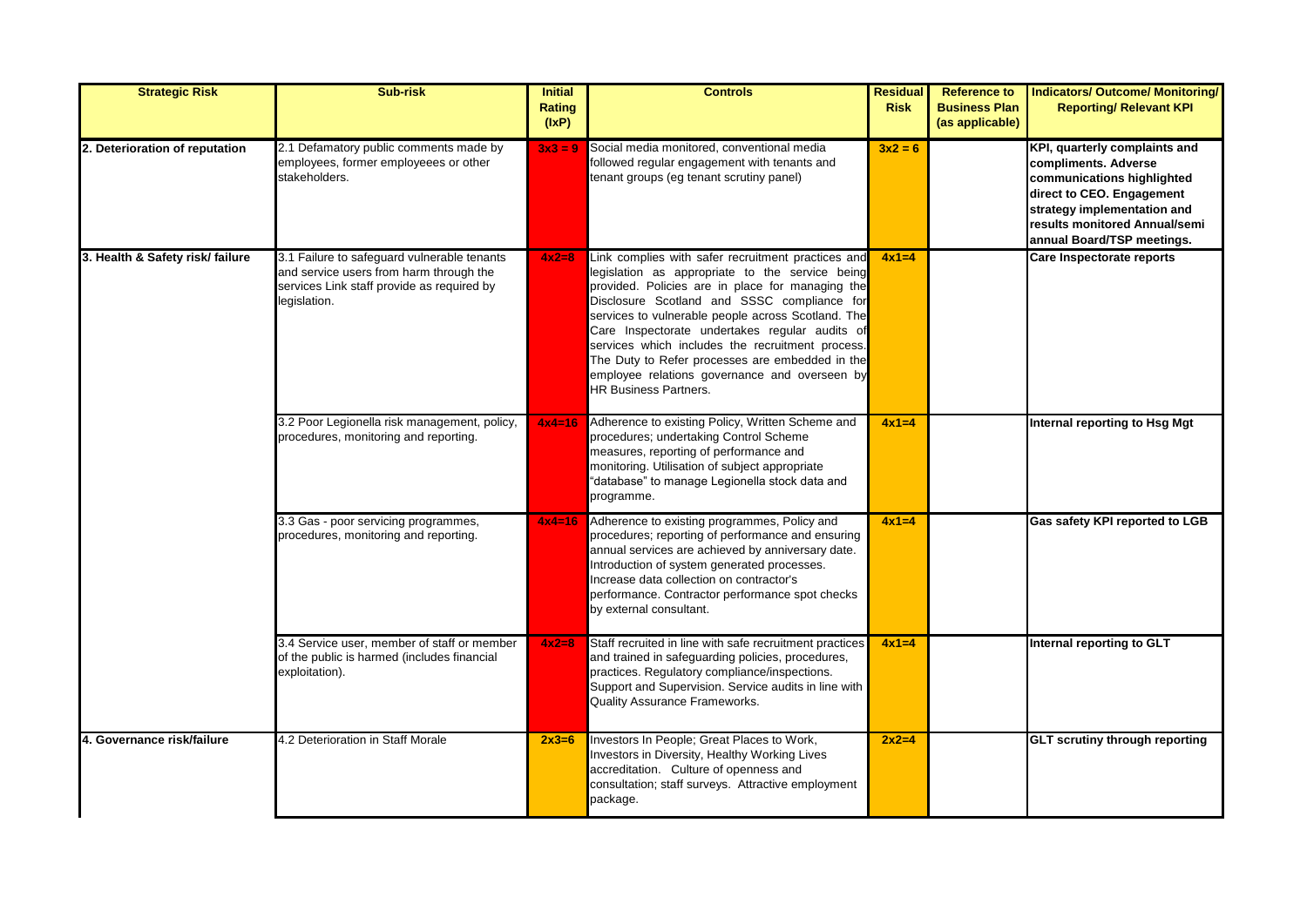| <b>Strategic Risk</b> | Sub-risk                                                                                                                                                                                                  | <b>Initial</b><br><b>Rating</b><br>(IxP) | <b>Controls</b>                                                                                                                                                                                                                                                                                                                         | <b>Residual</b><br><b>Risk</b> | <b>Reference to</b><br><b>Business Plan</b><br>(as applicable) | <b>Indicators/ Outcome/ Monitoring/</b><br><b>Reporting/ Relevant KPI</b>           |
|-----------------------|-----------------------------------------------------------------------------------------------------------------------------------------------------------------------------------------------------------|------------------------------------------|-----------------------------------------------------------------------------------------------------------------------------------------------------------------------------------------------------------------------------------------------------------------------------------------------------------------------------------------|--------------------------------|----------------------------------------------------------------|-------------------------------------------------------------------------------------|
|                       | 4.3 Lack of succession planning                                                                                                                                                                           | $3x3=9$                                  | Operational succession has been assessed, and<br>gap areas can be 'plugged' for a period of up to 6<br>months. There is a noted risk of continued turnover<br>across the senior management and managers<br>grouping due to the age profile. Board succession<br>to be addressed via Succession Plan and reviewed<br>on an annual basis. | $3x2=6$                        |                                                                | Senior staff turnover; Internal<br>audit reports                                    |
|                       | 4.4 Non-compliance with GDPR legislation                                                                                                                                                                  | $4x2=8$                                  | Policies, guidance, toolkit and training available to<br>all employees, volunteers and Board members.                                                                                                                                                                                                                                   | $4x1=4$                        |                                                                | reportable incidents to DHR&BS,<br><b>KPIs to LGB &amp; GLT</b>                     |
|                       | 4.4(a) WHHA non-compliance with aspects of<br><b>GDPR</b> legislation                                                                                                                                     | $4x2=8$                                  | Roles/responsilbilities, procedures, reviews and<br>monitoring regimes put in place.                                                                                                                                                                                                                                                    | $4x1=4$                        |                                                                | reportable incidents to DHR&BS,<br><b>KPIs to LGB &amp; GLT</b>                     |
|                       | 4.5 Non-compliance with Freedom of<br>nformation Act                                                                                                                                                      | $4x2=8$                                  | Policies, processes, training and staff dedicated to<br>ensure compliance.                                                                                                                                                                                                                                                              | $4x1=4$                        |                                                                | reportable incidents to DHR&BS,<br><b>KPIs to LGB &amp; GLT</b>                     |
|                       | 4.6 Non-complince with SHR's regulatory<br>framework                                                                                                                                                      | $4x2=8$                                  | Submission of all returns on time, regualtory<br>standards self assesment and compliance with<br>engagement plan.                                                                                                                                                                                                                       | $4x1=4$                        |                                                                | Board approval of regulatory<br>returns                                             |
|                       | 4.7 Failure to comply with SPSO and First Tier<br>Property Tribunal complaints requirements.<br>Risk of legal action/compensation costs and<br>reputational risk of a significant performance<br>failure. | $4x2=8$                                  | Verification exercises and self-assessment to<br>identify noncompliance or weaknesses in practice.<br>Quarterly analysis to Board and SLT.                                                                                                                                                                                              | $4x1=4$                        |                                                                | Legal action against Link;<br>complaints KPI                                        |
|                       | 4.8 Failure to comply with provisions of<br>Housing (Scotland) Act 2014                                                                                                                                   | $4x4=16$                                 | Policies in place and reviewed regularly. Ongoing<br>staff training of new procedures. Staff hold or<br>working towards CIH qualification                                                                                                                                                                                               | $4x1=4$                        |                                                                | Internal audit reports                                                              |
|                       | 4.9 The organisation experiences one of the<br>governance failures which have arisen in<br>regulatory intervention cases                                                                                  |                                          | $4x3 = 12$ Ensure that all the governance failures highlighted<br>by the SHR are understood and wherever possible<br>mitigating actions are implemented and/or early<br>warnings indicators are put in place.                                                                                                                           | $4x1=4$                        |                                                                | Annual self assessment of<br>compliance with regulatory and<br>financial standards. |
|                       | 4.10 Non-compliance with EU and Scottish<br>procurement rules and procurement good<br>practice                                                                                                            | $3x2=6$                                  | Asset Manager with requisite skills recruited;<br>Procurement Hub; Training; Toolkits; Specialist<br>Advice                                                                                                                                                                                                                             | $3x1=3$                        |                                                                | <b>Inernal audit reports</b>                                                        |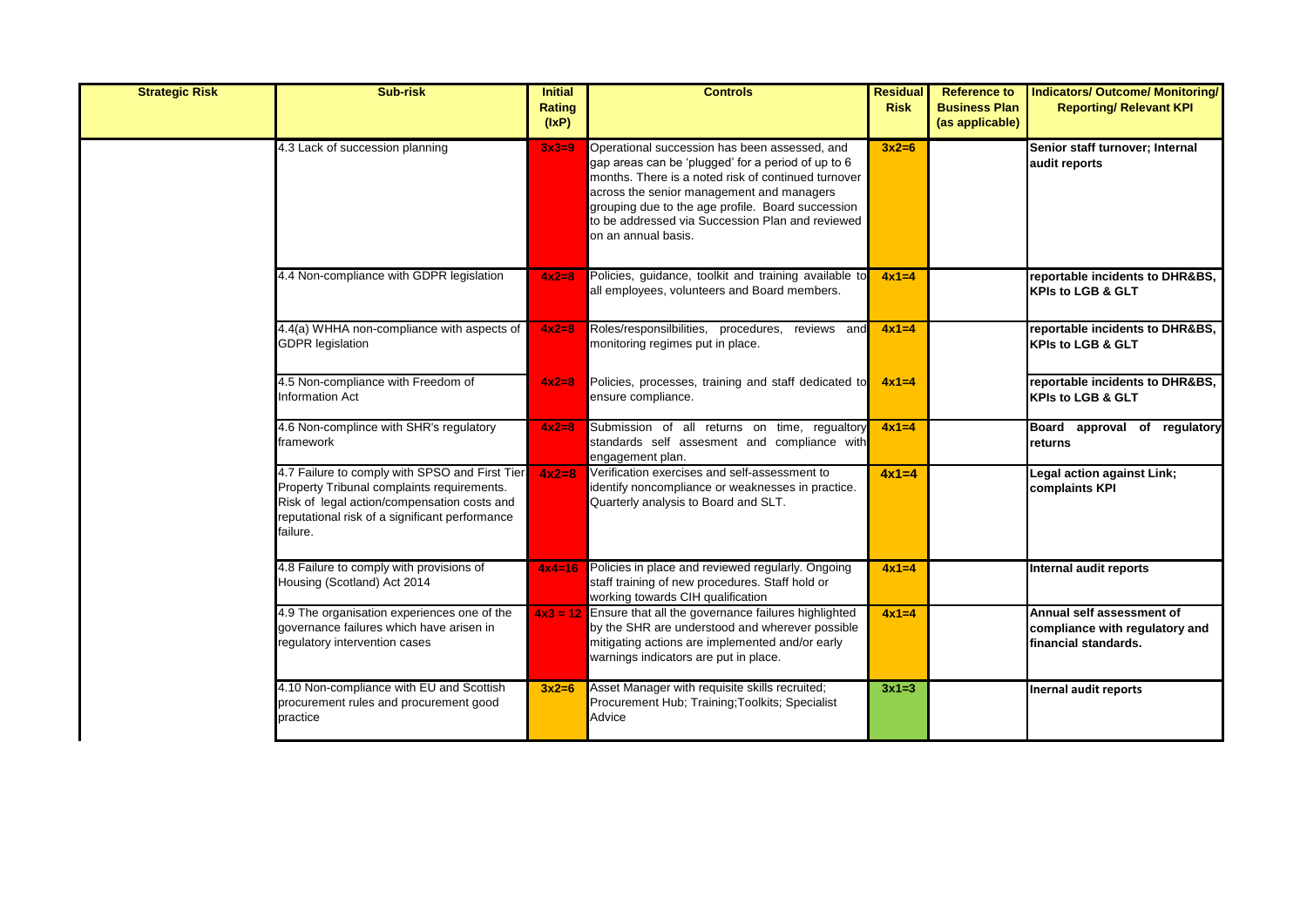| <b>Strategic Risk</b>            | <b>Sub-risk</b>                                                                                                           | <b>Initial</b><br><b>Rating</b><br>(IxP) | <b>Controls</b>                                                                                                                                                                                                                                                                                                                                                                                                                                                                                                                                                                                                                                                                                                                                                                                          | <b>Residual</b><br><b>Risk</b> | <b>Reference to</b><br><b>Business Plan</b><br>(as applicable) | <b>Indicators/ Outcome/ Monitoring/</b><br><b>Reporting/ Relevant KPI</b>                          |
|----------------------------------|---------------------------------------------------------------------------------------------------------------------------|------------------------------------------|----------------------------------------------------------------------------------------------------------------------------------------------------------------------------------------------------------------------------------------------------------------------------------------------------------------------------------------------------------------------------------------------------------------------------------------------------------------------------------------------------------------------------------------------------------------------------------------------------------------------------------------------------------------------------------------------------------------------------------------------------------------------------------------------------------|--------------------------------|----------------------------------------------------------------|----------------------------------------------------------------------------------------------------|
|                                  | 4.11 Failure to demonstrate Link's financial<br>performance to the satisfaction of Link's<br>funders                      | $4X4 = 16$                               | Experienced staff keep abreast of legislative<br>changes; engage in discussions with funders at the<br>earliest opportunity to negotiate acceptable<br>performance measurement and reporting<br>mechanisms (should accounting changes impact on<br>covenant compliance)                                                                                                                                                                                                                                                                                                                                                                                                                                                                                                                                  | $4x1=4$                        |                                                                | Negative feedback/reminder from<br>lenders for information                                         |
|                                  | 4.12 Lack of Strategic Planning                                                                                           | $3x3=9$                                  | Business planning/strategy days/ Budgets/<br>Monitoring/ Reporting to SMG, LHB & LGB                                                                                                                                                                                                                                                                                                                                                                                                                                                                                                                                                                                                                                                                                                                     | $3x1=3$                        |                                                                | <b>Board involvment and Business</b><br>Plan approval                                              |
|                                  | 4.13 Failure in Management & Leadership                                                                                   | $3x3=9$                                  | Training and development/ Staff rewards &<br>competitive benefits                                                                                                                                                                                                                                                                                                                                                                                                                                                                                                                                                                                                                                                                                                                                        | $3x2=6$                        |                                                                | <b>Staff turnover</b>                                                                              |
|                                  | 4.14 Growth of Link Group's portfolio of<br>activities without appropriate cost and<br>resource assessment/ due diligence | $3x3=9$                                  | Co-ordinate meetings with prospective partners and<br>produce a business case for each proposal with<br>GLT & LGB. Seek Board approval prior to<br>commencement or expenditure.                                                                                                                                                                                                                                                                                                                                                                                                                                                                                                                                                                                                                          | $3x2=6$                        |                                                                | <b>Business case to GLT</b>                                                                        |
| 5. Digital services risk/failure | 5.1 Major loss of IT service / cyber attack                                                                               | $4x4=16$                                 | Heuristic endpoint and server protection software<br>combined with firewalls on all endpoints on the<br>network. Patching policy compliant with Cyber<br>Essentials. Office365 security package standard for<br>all accounts. Office365 multifactor authentication<br>mandatory for all accounts. Security awareness<br>training delivered annually and at induction.<br>Security controls compliant with Cyber Essentials.<br>Boundary protection via externally managed unified<br>threat management device. All critical systems are<br>subject to grey box penetration testing annually and<br>after a substantial change. A Digital Services<br>Disaster Recovery Plan, reviewed and tested at<br>least annually, which is supported by 3rd party<br>support contracts (e.g. Bridgeall, Nettitude). | $4x1=4$                        |                                                                | Digital services reporting to<br><b>BIT/GLT</b>                                                    |
| 6. Service risk/failure          | 6.1 Failure to deliver good quality Reactive<br>and Voids Repairs Service                                                 | $4x2=8$                                  | Review Meetings; Daily, Weekly & Monthly<br>monitoring of Link Property performance (and of<br>their specialist sub contractors by them); Formal<br>reporting and KPIs for Link Property and<br>subcontractors to Director and Board(s) ISO 9001<br>accreditation achieved.                                                                                                                                                                                                                                                                                                                                                                                                                                                                                                                              | $4x1=4$                        |                                                                | Repairs KPIs included -<br>satisfaction, length of time for<br>emergencies and non-<br>emergencies |
|                                  | 6.2 Severe Weather / Major Disaster                                                                                       | $3x2=6$                                  | Disaster Recovery Plan and business continuity<br>plan in place/Telephone tree system/staff to<br>operate from office nearest to home/work from<br>home                                                                                                                                                                                                                                                                                                                                                                                                                                                                                                                                                                                                                                                  | $3x1=3$                        |                                                                | <b>Evaluation of effectiveness of</b><br><b>Disaster Recovery Plan</b>                             |